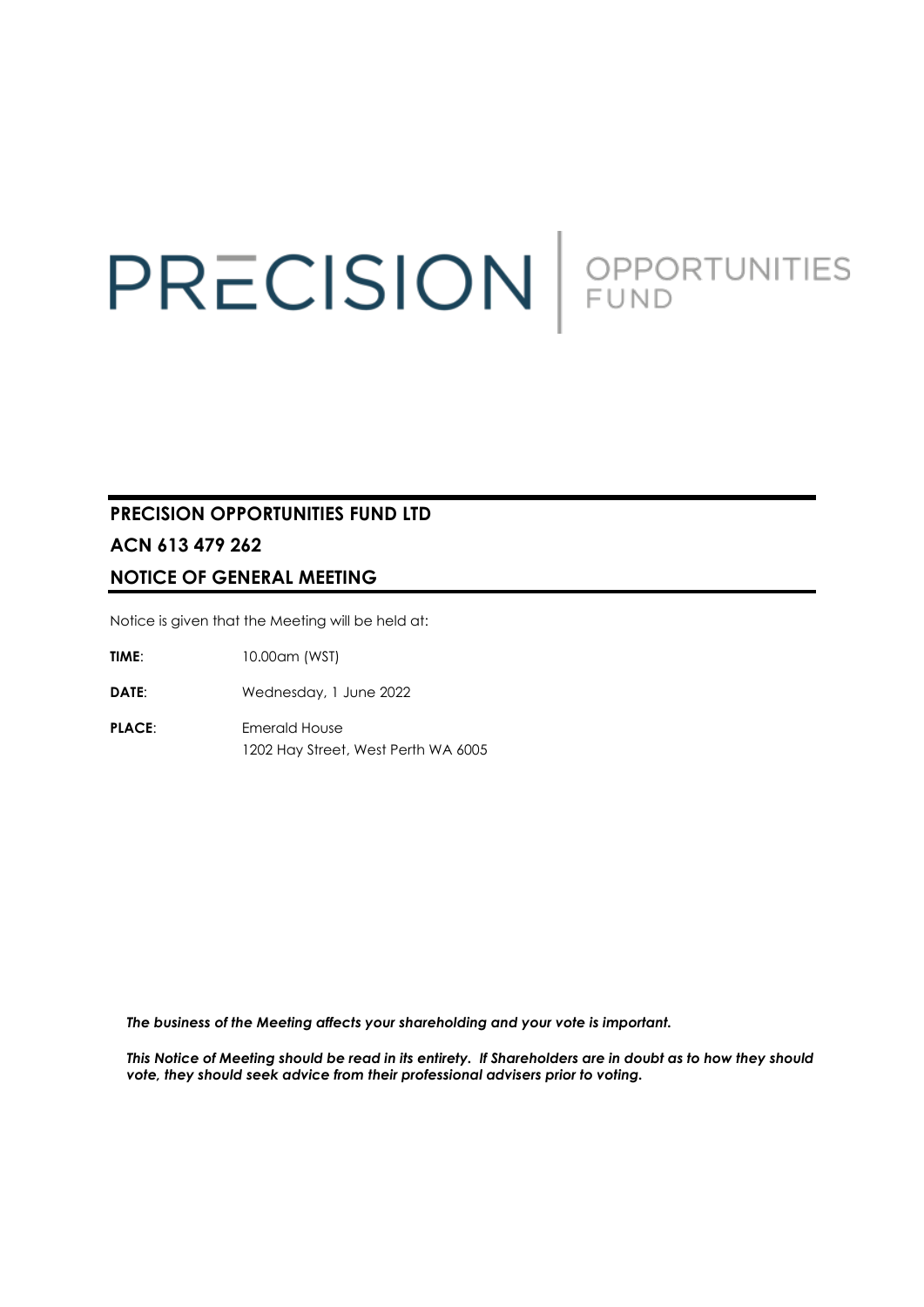#### **C O N T E N T S**

| Notice of General Meeting      | 4 |
|--------------------------------|---|
| <b>Business of the Meeting</b> | 4 |
| <b>Explanatory Memorandum</b>  | 5 |
| Glossary                       | 6 |
| Annexure A                     |   |
|                                |   |

## **IMPORTANT INFORMATION**

#### **Time and place of Meeting**

Notice is given that the Meeting will be held at 10.00am WST on Wednesday, 1 June 2022 at Emerald House, 1202 Hay Steet, West Perth WA 6005

If you would like to attend via video conferencing, please contact us with your attendance and we will email you the link to the meeting in due course.

#### **Your vote is important**

The business of the Meeting affects your shareholding and your vote is important.

#### **Voting in person**

To vote in person, attend the Meeting at the time, date and place set out above.

#### **Voting by proxy**

To vote by proxy, please complete and sign the enclosed Proxy Form and return by the time and in accordance with the instructions set out on the Proxy Form. Alternatively, you can lodge your vote online by following the instructions set out on the Proxy Form.

In accordance with section 249L of the Corporations Act, Shareholders are advised that:

- each Shareholder has a right to appoint a proxy;
- the proxy need not be a Shareholder of the Company; and
- a Shareholder who is entitled to cast 2 or more votes may appoint 2 proxies and may specify the proportion or number of votes each proxy is appointed to exercise. If the member appoints 2 proxies and the appointment does not specify the proportion or number of the member's votes, then in accordance with section 249X(3) of the Corporations Act, each proxy may exercise one-half of the votes.

Shareholders and their proxies should be aware that changes to the Corporations Act made in 2011 mean that:

- if proxy holders vote, they must cast all directed proxies as directed; and
- any directed proxies which are not voted will automatically default to the Chair, who must vote the proxies as directed.

Further details on these changes are set out below.

#### *Proxy vote if appointment specifies way to vote*

Section 250BB(1) of the Corporations Act provides that an appointment of a proxy may specify the way the proxy is to vote on a particular resolution and, **if it does**: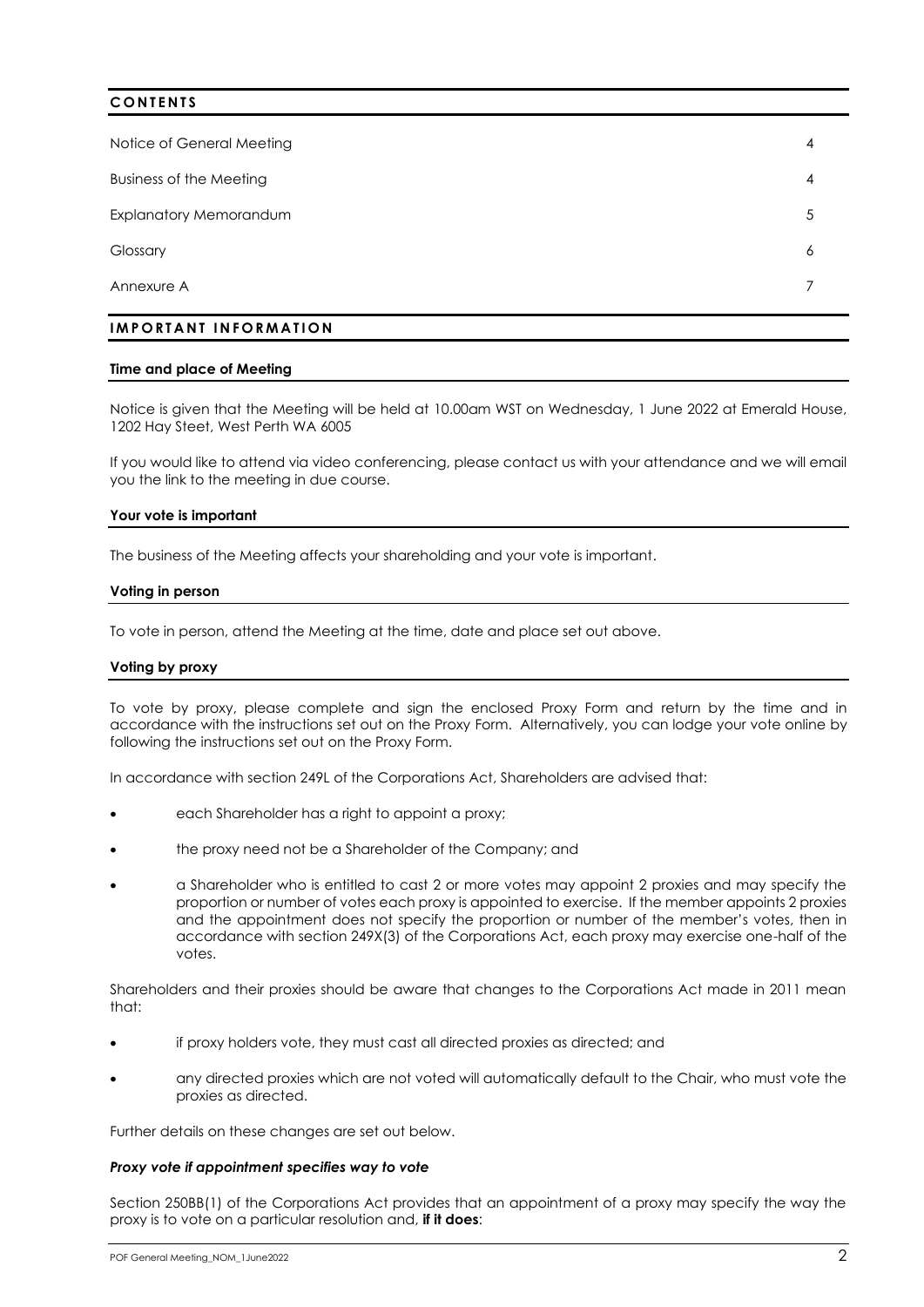- the proxy need not vote on a show of hands, but if the proxy does so, the proxy must vote that way (ie as directed); and
- if the proxy has 2 or more appointments that specify different ways to vote on the resolution, the proxy must not vote on a show of hands; and
- if the proxy is the chair of the meeting at which the resolution is voted on, the proxy must vote on a poll, and must vote that way (ie as directed); and
- if the proxy is not the chair, the proxy need not vote on the poll, but if the proxy does so, the proxy must vote that way (ie as directed).

#### *Transfer of non-chair proxy to chair in certain circumstances*

Section 250BC of the Corporations Act provides that, if:

- an appointment of a proxy specifies the way the proxy is to vote on a particular resolution at a meeting of the Company's members; and
- the appointed proxy is not the chair of the meeting; and
- at the meeting, a poll is duly demanded on the resolution; and
- either of the following applies:
	- ➢ the proxy is not recorded as attending the meeting; or
	- $\triangleright$  the proxy does not vote on the resolution,

the chair of the meeting is taken, before voting on the resolution closes, to have been appointed as the proxy for the purposes of voting on the resolution at the meeting.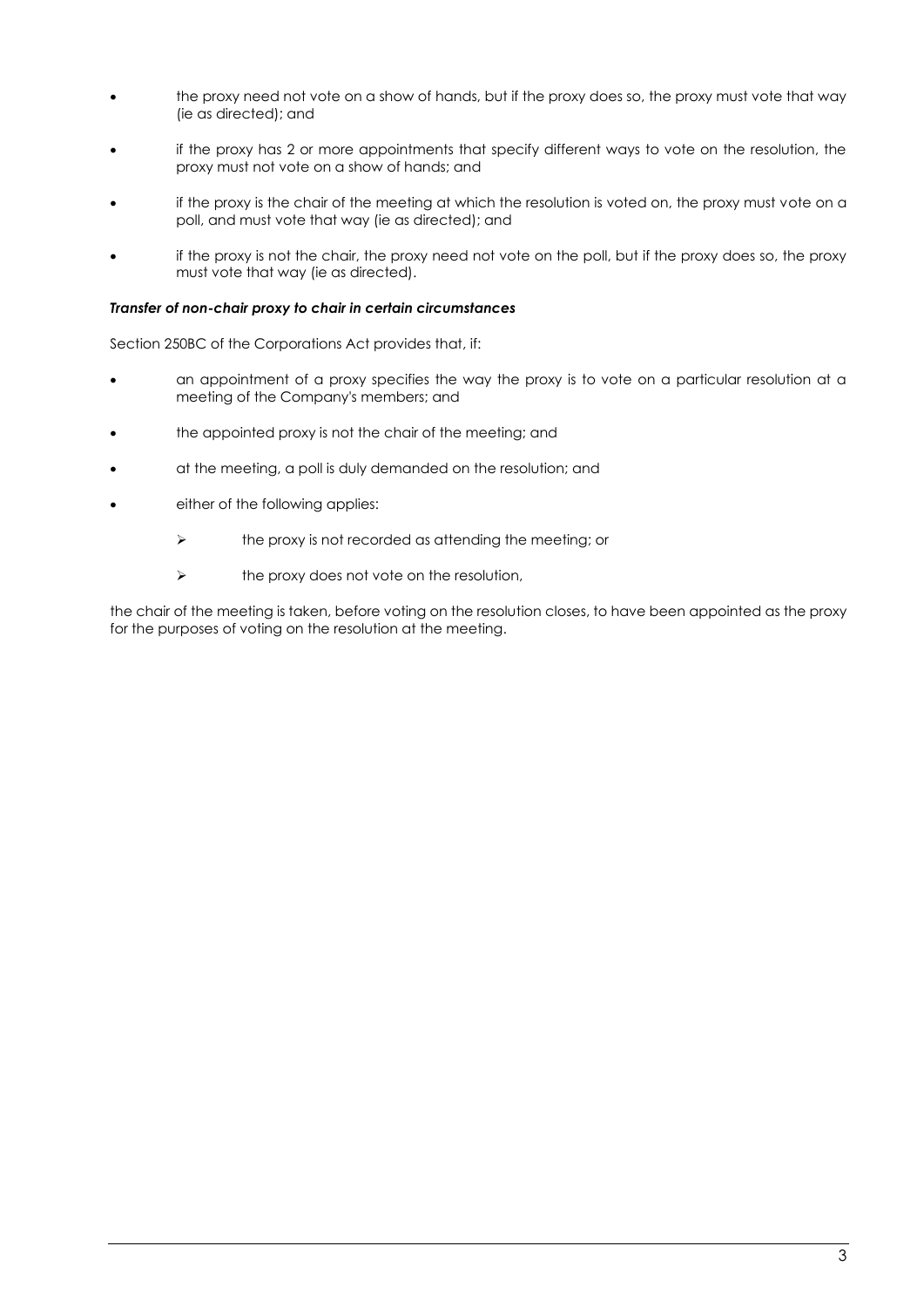## **NOTICE OF GENERAL MEETING**

Notice is given that a meeting of Shareholders will be held at 10.00 am (WST) on Wednesday, 1 June 2022 at Emerald House, 1202 Hay Street, West Perth WA 6005.

If you would like to attend via video conferencing please contact us with your attendance and we will email you the link to the meeting in due course.

Terms and abbreviations used in this Notice of Meeting are defined in the Glossary.

#### **BUSINESS OF THE MEETING**

#### **AGENDA**

#### **1. RESOLUTION 1 – ADOPTION OF REDEMPTION POLICY VIA VARIATION TO TERMS AND CONDITIONS OF REDEEMABLE PREFERENCE SHARES**

To consider, and if thought fit, pass the following item as an **ordinary resolution:**

"RESOLVED to authorise the directors of the Company to amend the terms and conditions of the Redeemable Preference Shares as reflected in the marked-up copy of Annexure A – Terms and Conditions of Redeemable Preference Shares which is attached to this Notice of Meeting."

**Dated: 10 May 2022**

**By order of the Board**

**Jessica Ridley Company Secretary**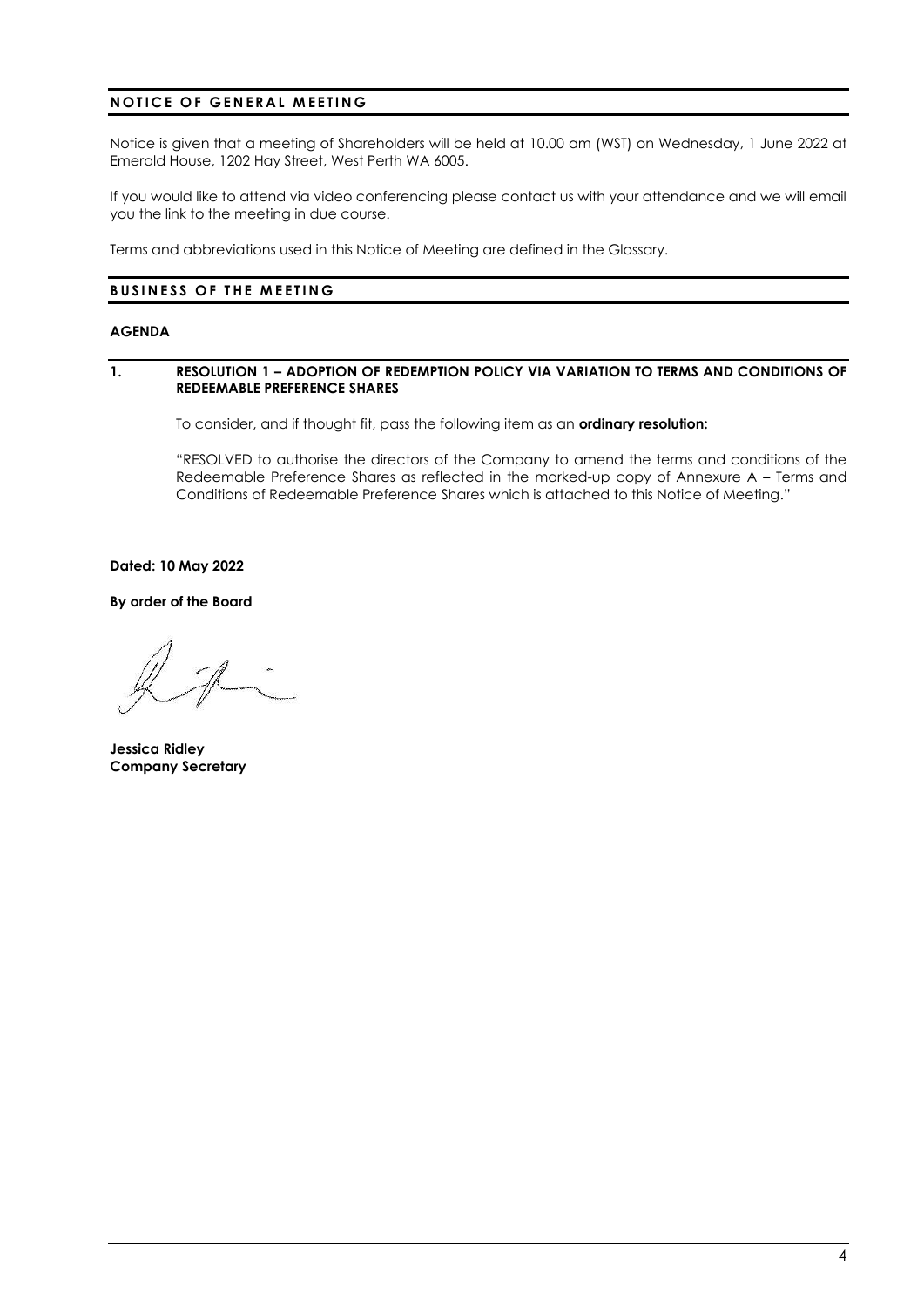## **E X P L A N A T O R Y M E M O R A N D U M**

This Explanatory Memorandum has been prepared for the information of Shareholders in relation to the business to be conducted at the General Meeting of the Company for Wednesday, 1 June 2022 commencing at 10.00am (WST).

This Explanatory Statement should be read in conjunction with the Notice of General Meeting. Capitalised terms in this Explanatory Statement are defined in the Glossary.

#### **BUSINESS OF THE MEETING**

#### **RESOLUTION 1 – ADOPTION OF REDEMPTION POLICY VIA VARIATION TO TERMS AND CONDITIONS OF REDEEMABLE PREFERENCE SHARES**

The Company is proposing to vary the terms of the Redeemable Preference Shares on issue to allow for biannual redemption of Redeemable Preference Shares. The proposed redemption policy is summarised below:

- Redemptions will be offered to all shareholders, for up to 10% of shares on issue every six months, for a maximum of 10% of shares on issue to be redeemed annually.
- The redemption offer will be priced at a 5% discount to the last NTA.
- Any decision to make a redemption offer will be at the discretion of the board.

A copy of the terms of the Redeemable Preference Shares extracted from the Information Memorandum, marked-up with the proposed changes is attached and marked 'Annexure A'.

In accordance with the Company's Constitution, any variation to the rights attached to a class of shares on issue requires consent in writing of the holders of 75% of the shares of that class.

**Recommendation:** The Board has formed the view that the proposed changes are for the benefit of Shareholders and recommend that Shareholders vote in favour of Resolution 1.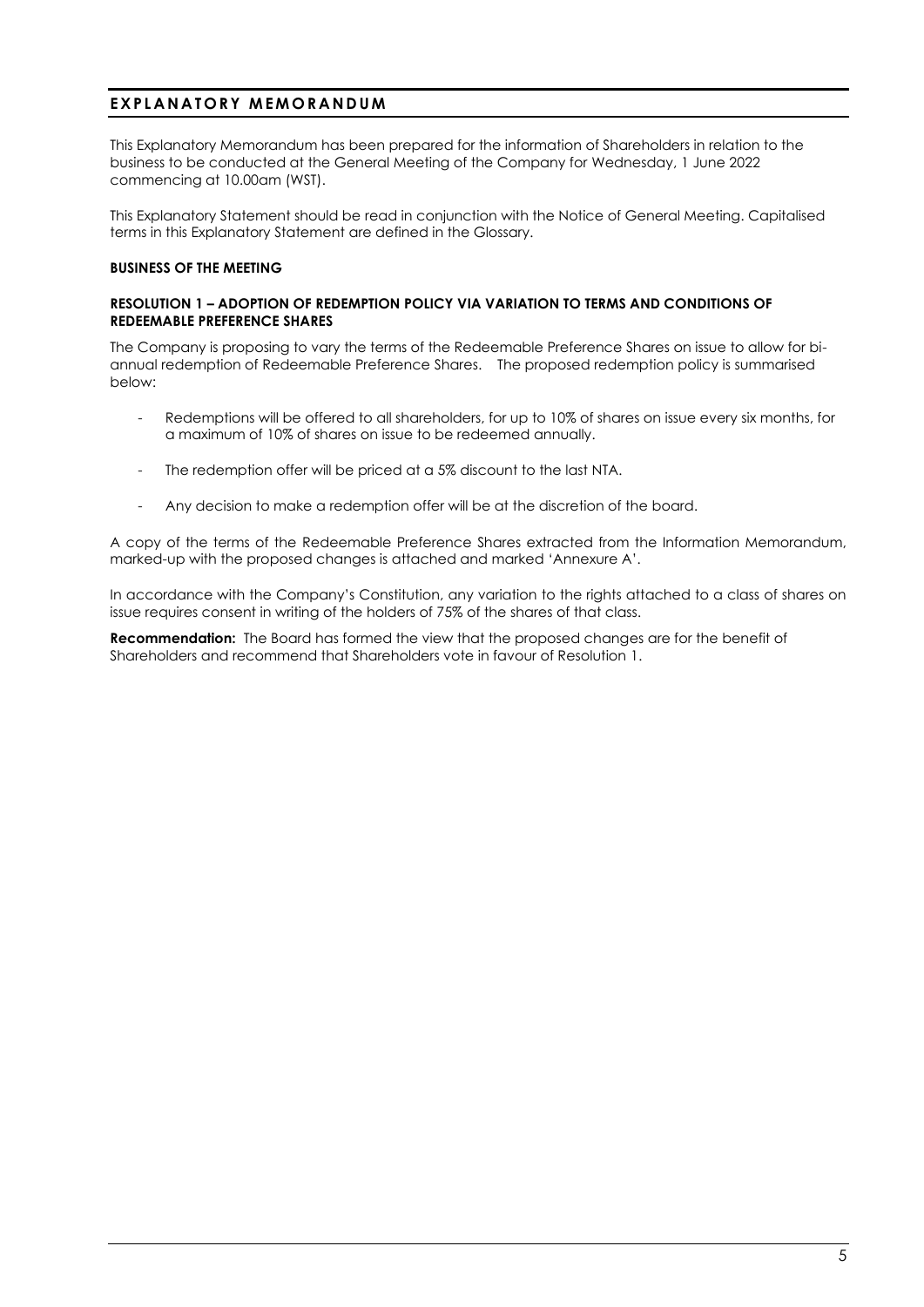## **G L O S S A R Y**

**\$** means Australian dollars.

**General Meeting** or **Meeting** means the meeting convened by the Notice.

**ASIC** means the Australian Securities and Investments Commission.

**Board** means the current board of directors of the Company.

**Business Day** means Monday to Friday inclusive, except New Year's Day, Good Friday, Easter Monday, Christmas Day, Boxing Day, and any other day that ASX declares is not a business day.

**Chair** means the chair of the Meeting.

**Company** means Precision Opportunities Fund Ltd (ACN 613 479 262).

**Corporations Act** means the *Corporations Act 2001* (Cth).

**Directors** means the current directors of the Company.

**Notice** or **Notice of Meeting** means this notice of meeting including the Explanatory Statement and the Proxy Form.

**Proxy Form** means the proxy form accompanying the Notice.

**Resolutions** means the resolutions set out in the Notice, or any one of them, as the context requires.

**Share** means redeemable preference share in the capital of the Company.

**Shareholder** means a registered holder of a Share.

**WST** means Western Standard Time as observed in Perth, Western Australia.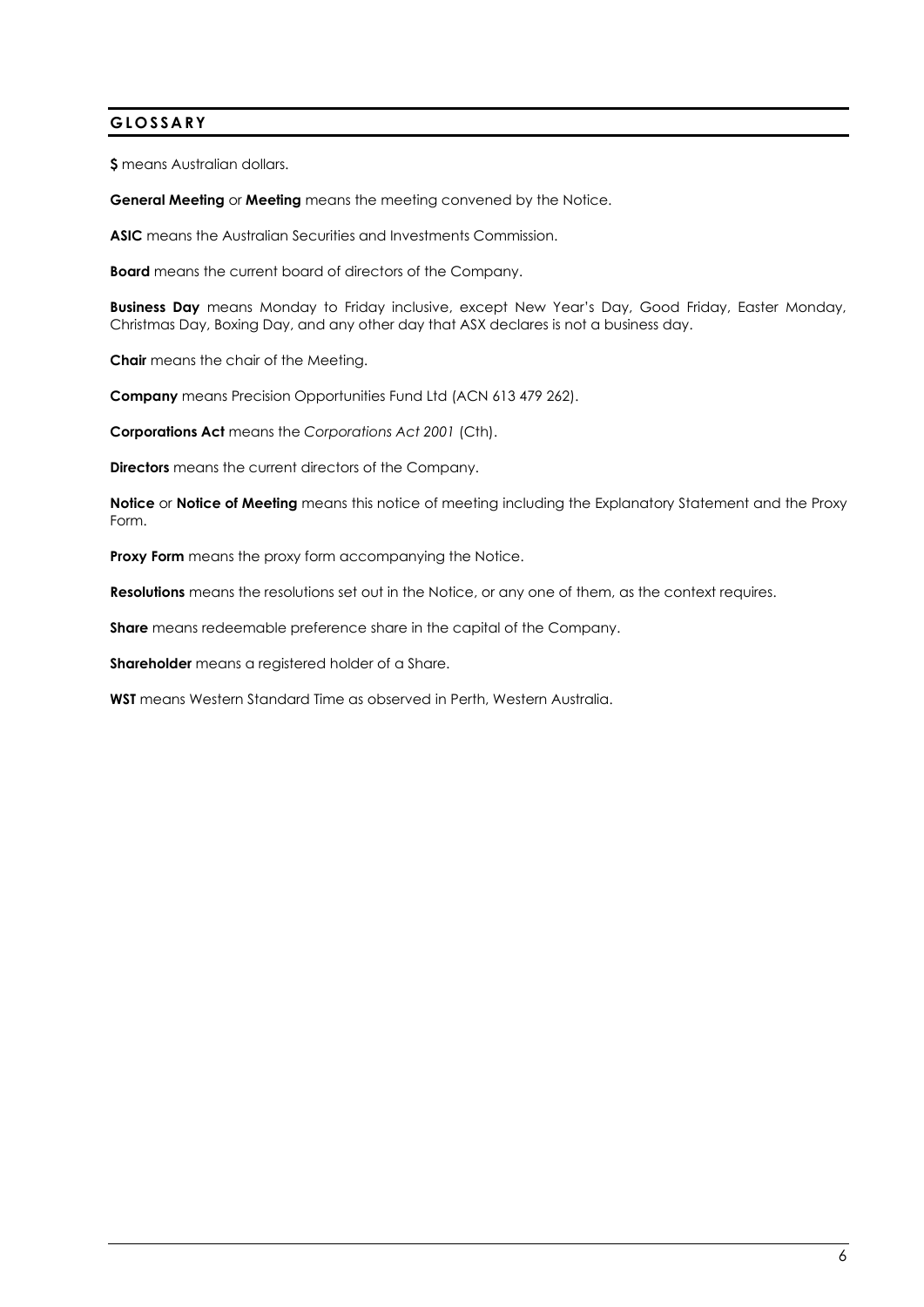#### **ANNEXURE A**

#### **TERMS AND CONDITIONS OF CONVERTIBLE REDEEMABLE PREFERENCE SHARES**

#### **1. DEFINITIONS AND INTERPRETATION**

#### **1.1 Definitions**

In this document:

**ASX** means ASX Limited or the Australian Securities Exchange (as the context requires).

**Business Day** means Monday to Friday inclusive except any day that is not a business day in Perth, Western Australia.

**Change in Control Event** means both of the following occurring:

- (a) the Company receiving an offer to acquire all of the Shares; and
- (b) the Board recommending to Shareholders that they accept that offer.

**Closing Date** has the meaning given to that term in the Information Memorandum.

**Company** means Precision Opportunities Fund Ltd (ACN 613 479 262).

**Constitution** means the constitution of the Company, as amended from time to time.

**Conversion** means the conversion of the Preference Shares into Ordinary Shares in accordance with the terms of this document and "Convert" shall have a corresponding meaning.

**Conversion Date** has the meaning set out in clause 6(f).

**Conversion Multiple** means 1.

**Corporations Act** means the Corporations Act 2001 (Cth) as amended, consolidated or replaced.

**Holder** means the registered holder of a Preference Share.

**Information Memorandum** means the Company's Information Memorandum dated on or around 27 November 2020.

**Issue Date** means the date on which a Preference Share is issued.

**Issue Price** means the issue price of a Preference Share, being the amount set out in the Information Memorandum.

**NTAPS** means the net asset value of the Company as at the relevant Redemption Date divided by the number of Preference Shares on issue.

**Ordinary Share** means a fully paid ordinary share in the capital of the Company.

**Preference Share** means a non-cumulative, redeemable convertible preference share in the capital of the Company issued on the terms set out in this document.

**Redemption Amount** means, in respect of each Preference Share, an amount equal to a 5% discount to the NTAPS for the end of month directly prior to the Redemption Decision.

**Redemption Date** means the date set out in the Redemption Offer.

**Redemption Election Decision** has the meaning given to that term in clause 5(a)(ii)7(a).

**Redemption Offer** has the meaning given to that term in clause 7(ab).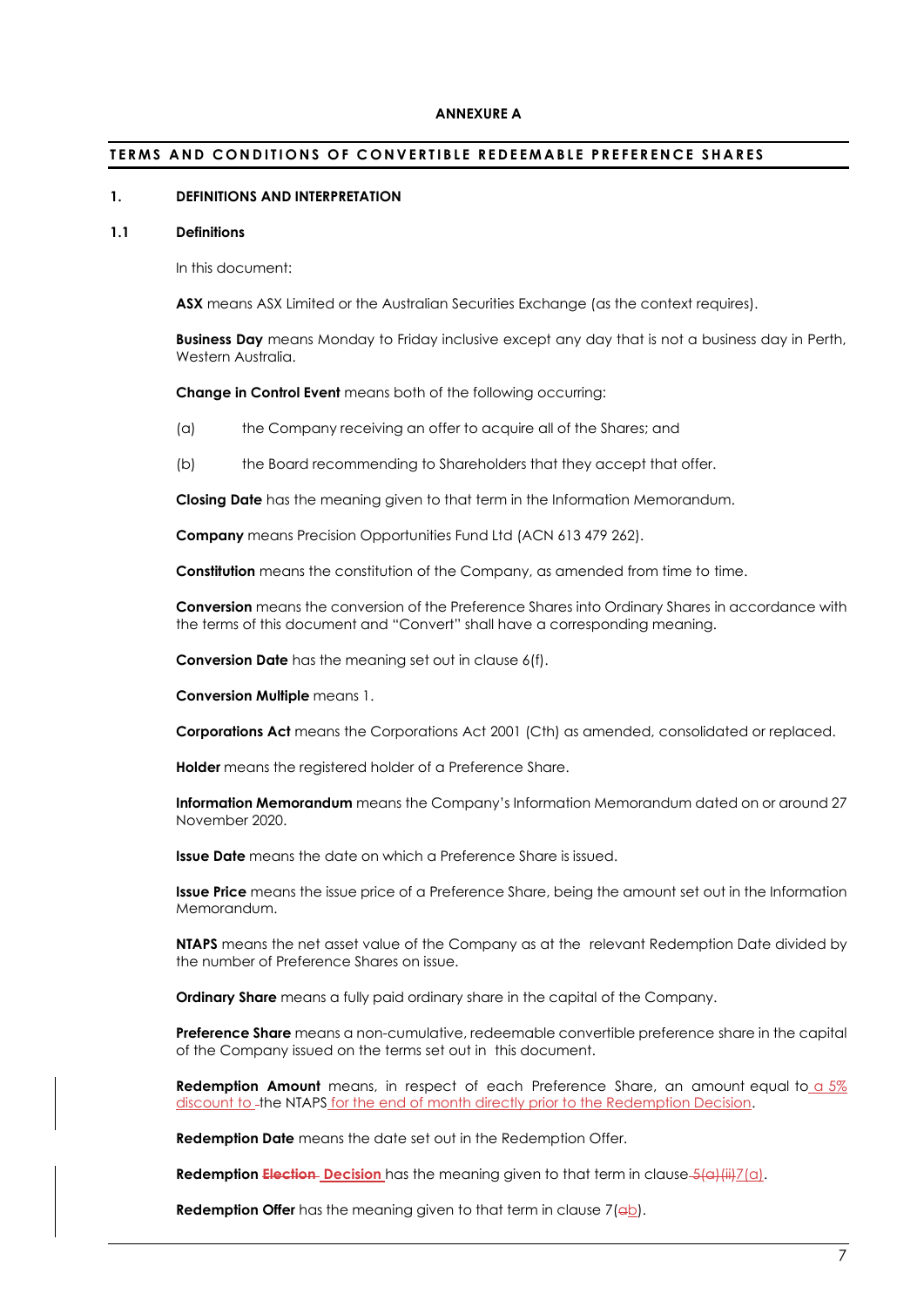**Securities** means shares, debentures, debenture notes and any options to subscribe for the same.

**Share** means an Ordinary Share and/or a Preference Share, as the contextrequires.

#### **Special Consent** means:

- (a) a resolution passed by not less than three quarters of the Holders holdingnot less than three quarters of the Preference Shares for the time being in issue, passed at a general meeting of the Holders; or
- (b) a consent in writing signed by not less than three quarters of the Holders holding not less than three quarters of the Preference Shares for the timebeing on issue.

#### **1.2 Interpretation**

- (a) A reference to a clause is a reference to a clause in this document.
- (b) Unless the context otherwise requires, words defined in the Constitution have the same meaning in this document.

#### **2. RIGHTS, POWERS AND PRIVILEGES**

- (a) The Preference Shares are issued on and subject to the terms and conditions of the Constitution.
- (b) The Constitution applies to each Holder and to the Preference Shares except to the extent that the terms of this document conflict with the terms of the Constitution.
- (c) Where the terms of this document conflict with the terms of the Constitution, the terms of this document prevail as between the Company and each Holder.

#### **3. DIVIDENDS**

- (a) The right in priority to any declaration or payment of dividend to any other class of shares to a non-cumulative preferential dividend payable in relation to that Share but only to the extent to which the Shares are paid up.
- (b) While there are Preference Shares on issue, no other class of Shares will entitle the holder to receive any payment of dividend out of the profits of the Company.

#### **4. VOTING RIGHTS, NOTICE OF MEETING**

- (a) Without prejudice to any other right, power or privilege conferred on a Holder, each Preference Share confers on its Holder the same rights as aholder of Ordinary Shares to:
	- (i) receive notice of any general meeting of the Company and reports and audited accounts; and
	- (ii) attend at any general meeting of the Company.
- (b) A Holder is entitled to vote and speak at any meeting of the Companyin the following circumstances and in no others:
	- (i) on a proposal to reduce the share capital of the Company;
	- (ii) on a resolution to approve the terms of the buy-back agreement;
	- (iii) on a proposal that affects the rights attached to the PreferenceShares;
	- (iv) on a proposal to wind up the Company;
	- (v) on a proposal for the disposal of the whole of the Company's property, business and undertaking; or
	- (vi) during the winding up of the Company.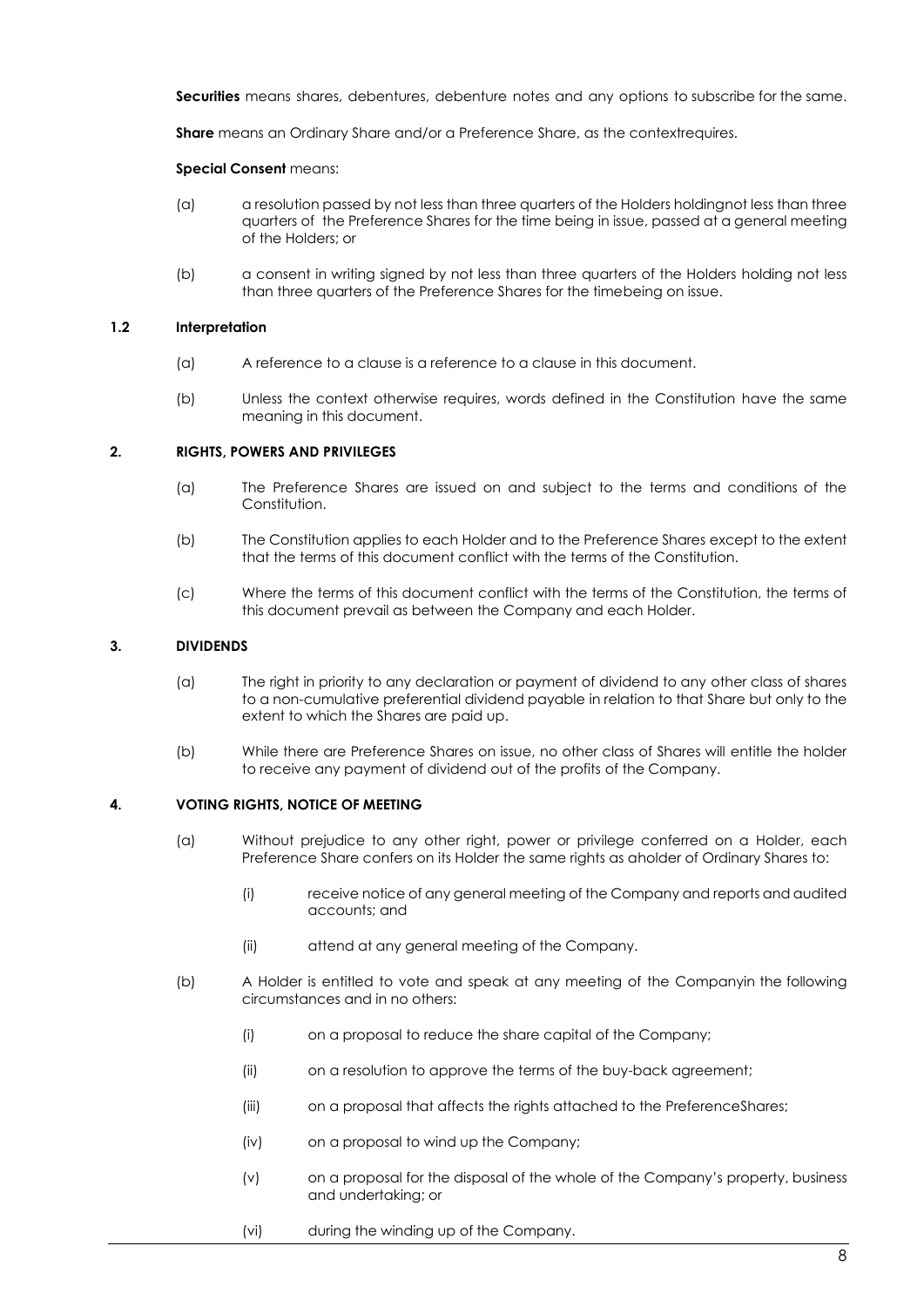(c) A Holder entitled to vote under clause 4(b) is entitled to exercise one (1) vote on a show of hands and one (1) vote on a poll for each PreferenceShare held.

## **5. DECISION**

- (a) On the <del>10th August 7</del> October every year, the Company must, at the Board's discretion, elect whether to:
	- (i) apply for Admission (as per clause 6(f)(i) of this schedule); or
	- (ii) make an offer to all Holders to redeem all or part of their Preference Shares (subject to any requirements of the Corporations Act) (Redemption Election); or
	- (iii) on apply for Admission or make a Redemption Election, in which case the Preference Shares shall continue on the same terms.
- (b) Upon making an election under clause 5, the Company must notify each Holder in writing of such election.

## **6. CONVERSION OF A PREFERENCE SHARE**

- (a) On the Conversion Date, all Preference Shares automatically convert into that number of Ordinary Shares equal to that number of Preference Shares multiplied by the Conversion Multiple.
- (b) For the avoidance of doubt, conversion of the Preference Shares priorto the Conversion Date is not permitted.
- (c) From the date of its issue under this clause 6, each Ordinary Share forms part of the class of Ordinary Shares in the capital of the Company and ranks pari passu with the Ordinary Shares then on issue including dividends declared on Ordinary Shares in respect of the financial year inwhich Conversion occurs.
- (d) As soon as practicable after the Conversion of a Holder's Preference Shares:
	- (i) the Holder must, if required by the Company, surrender to the Company the certificates representing the Preference Shares which have been converted (or other evidence of title for thosePreference Shares); and
	- (ii) the Company shall dispatch certificates in respect of the Ordinary Shares resulting from the Conversion.
- (e) This clause does not limit the Company's ability to deal with Preference Shares in accordance with the Corporations Act and does not affect the terms on which Preference Shares may be cancelled under a reduction of capital, share buyback or other form of capital reconstruction implemented in accordance with the Corporations Act.
- (f) The Conversion Date means:
	- (i) the date that the Company receives conditional approval to be admitted to quotation on ASX (or another recognised stock exchange) (**Admission**);
	- (ii) the date upon which a Change in Control Event occurs; or
	- (iii) such other date as determined by the board of the Company in its sole discretion.

## <span id="page-8-1"></span><span id="page-8-0"></span>**7. REDEMPTION OF A PREFERENCE SHARES**

(a) Subject to the Corporations Act, including, without limitation, Sections 254K and 254J, and subject to this clause [7,](#page-8-0) on 1 May and 1 November every year, the Company may, at the Board's discretion, make an election to offer to redeem up to 10% of all Preference Shares at the Redemption Amount (**Redemption Decision**).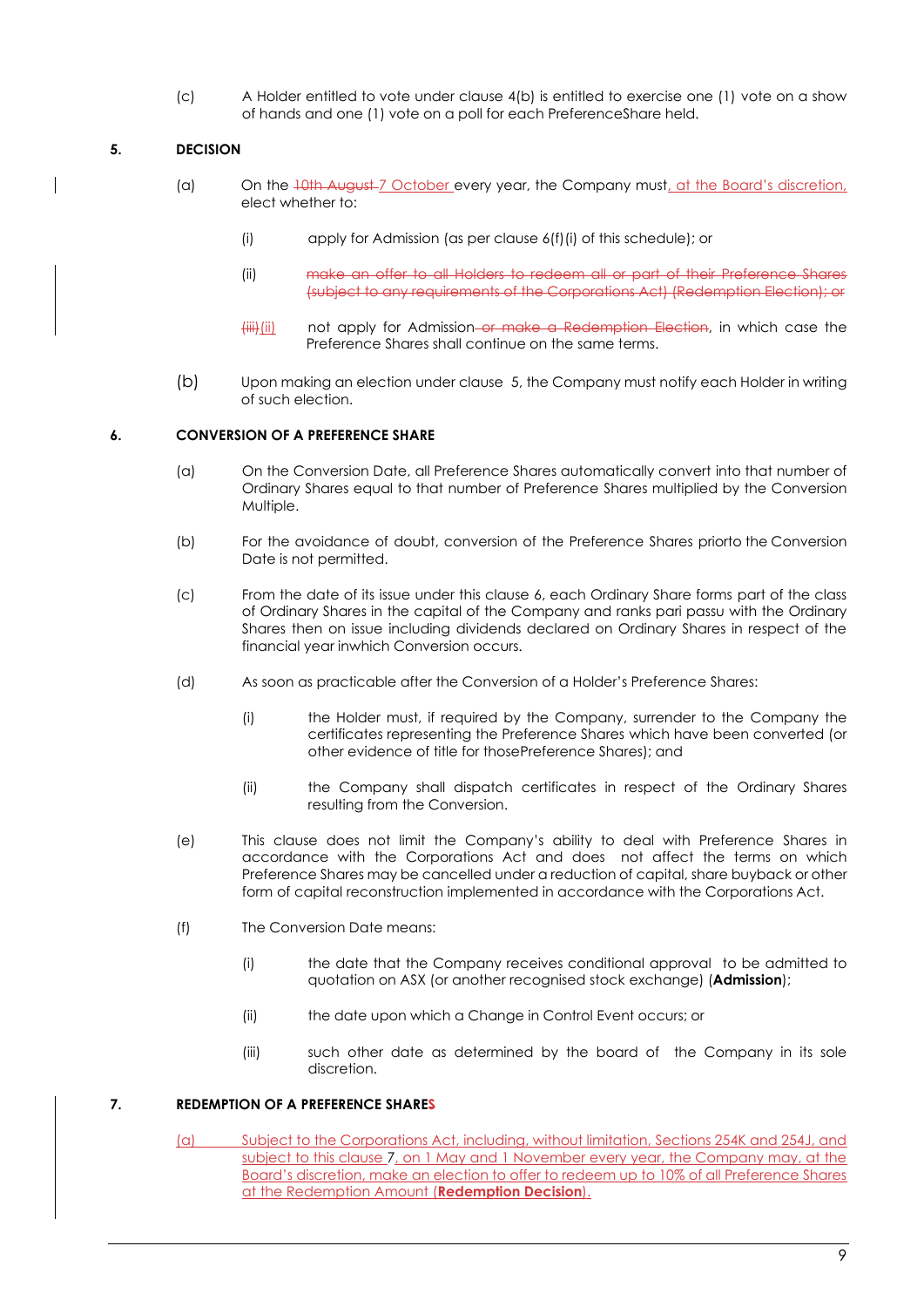- (a)(b) If the Company makes a Redemption Election Decision, then the Company must make an offer to each Holder for each Holder to redeem all or part of their Preference Shares in accordance with this clause 7 (**Redemption Offer**).
- $\bigoplus$  $\{c\}$  The Redemption Offer must:
	- (i) be in writing;
	- (ii) set out the terms of the Redemption Offer and the requirementsto accept the Redemption Offer; and
	- (iii) be dispatched to all Holders within 10 Business Days of the Redemption ElectionDecision.
- (c)(d) Each Holder shall be entitled to accept or reject the Redemption Offer, within 20 Business Days of receipt of the Redemption Offer in writing and otherwise in accordance with the requirements of the Redemption Offer.
- $\left\{\frac{d}{dt}\right\}$  Subject to the Corporations Act and this clause [7,](#page-8-0) the Company must redeem a Preference Share for which a valid acceptance has been received on the Redemption Date.
- (f) On redemption of a Preference Share, the Company, within five ten (510) Business Days after the holder has surrendered to the Company the certificate in respect of that Preference Shareredemption being accepted, must pay to the Holder the Redemption Amount in cash, by chequevia electronic transfer or in any other form that the Holder and the Company agrees to in writing.
- (a) In any twelve (12) month period, the Company must not redeem more Preference Shares than the number of Preference Shares which has a value which is greater than 10% of the Company's net asset value (**Redemption Limit**).
- (a)(b) In the event that the Company receives acceptances of a Redemption Offer with a value greater than the Redemption Limit, the Company shall redeem each accepting Holder's Preference Shares on pro-rata basis, based on the percentage of each accepting Holder's holdings relative to the total number Preference Shares the subject of acceptances by accepting Holders in the relevant Redemption Offer, but subject always to the restrictions set out in claus[e 7](#page-8-0)[\(a\).](#page-8-1)

#### **8. PARTICIPATION IN NEW ISSUES**

There are no rights or entitlements inherent in the Preference Shares and Holders will not be entitled to participate in issue of new Securities offer to holders of Ordinary Shares or any bonus issues of Securities.

#### **9. ADJUSTMENT FOR CAPITAL RECONSTRUCTION**

If at any time there is a reorganisation of the capital of the Company, the number of Preference Shares, the Issue Price and the Conversion Multiple will be reorganised such that the Holders are not disadvantaged or otherwise do not receive a benefit that holders of the Ordinary Shares do not receive. Such reorganisation shall not be an amendment to which clause 14 applies and shall not be otherwise treated as a variation of class rights.

#### **10. RETURN OF CAPITAL IN A WINDING UP**

- (a) Each Preference Share confers on its Holder the right to a payment in cash equal to the Issue Price and any unpaid dividend/s in a winding upin priority to any other class of shares in the Company.
- (b) Subject to clause 10(a), the Holders are entitled to participate in the surplus assets or profits of the Company in a winding up on the same terms as the holders of Ordinary Shares.